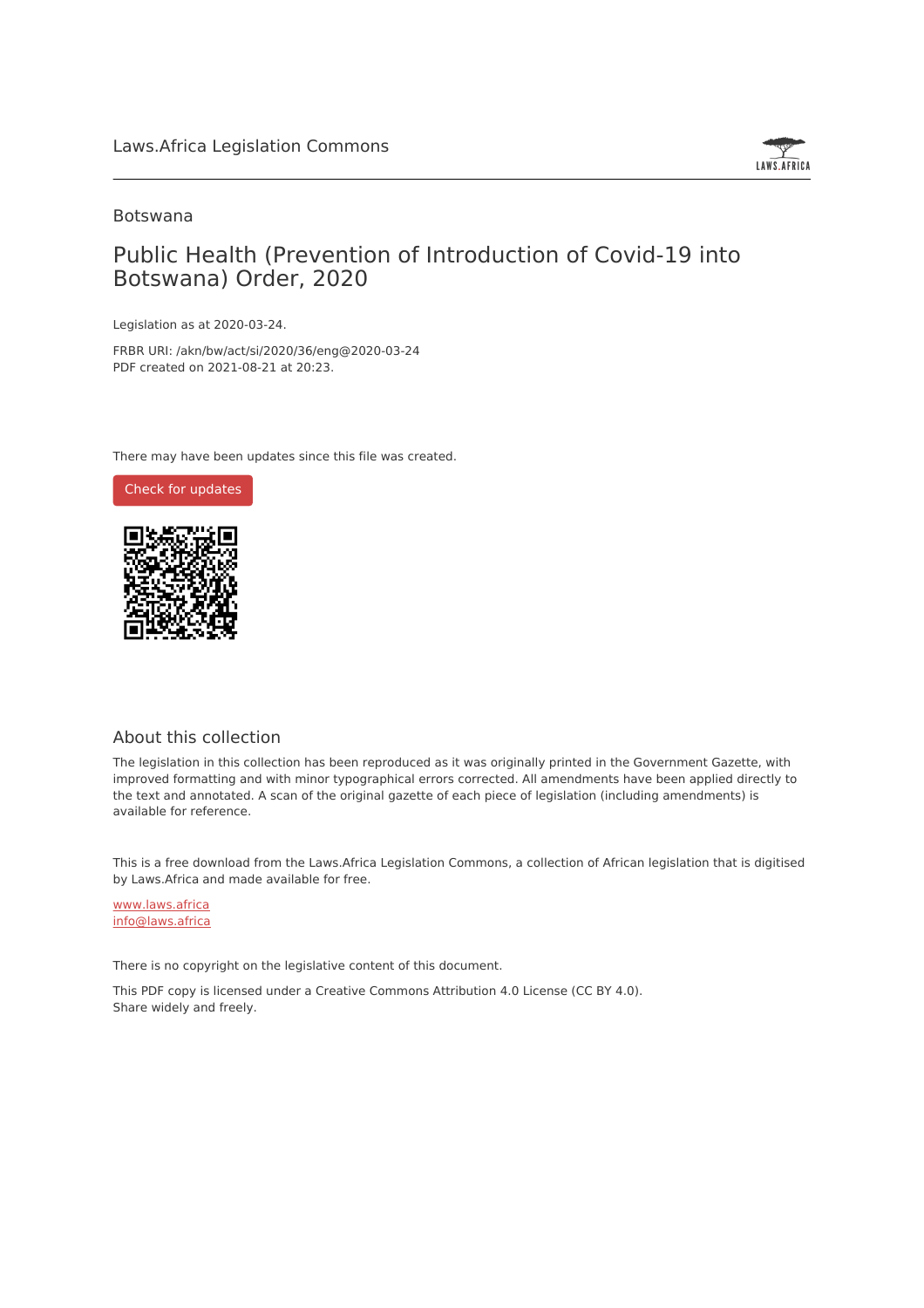## **Table of Contents**

| Public Health (Prevention of Introduction of Covid-19 into Botswana) Order, 2020 |  |
|----------------------------------------------------------------------------------|--|
| Statutory Instrument 36 of 2020                                                  |  |
| 1. Citation                                                                      |  |
| 2. Prevention of introduction of Covid-19 into Botswana                          |  |